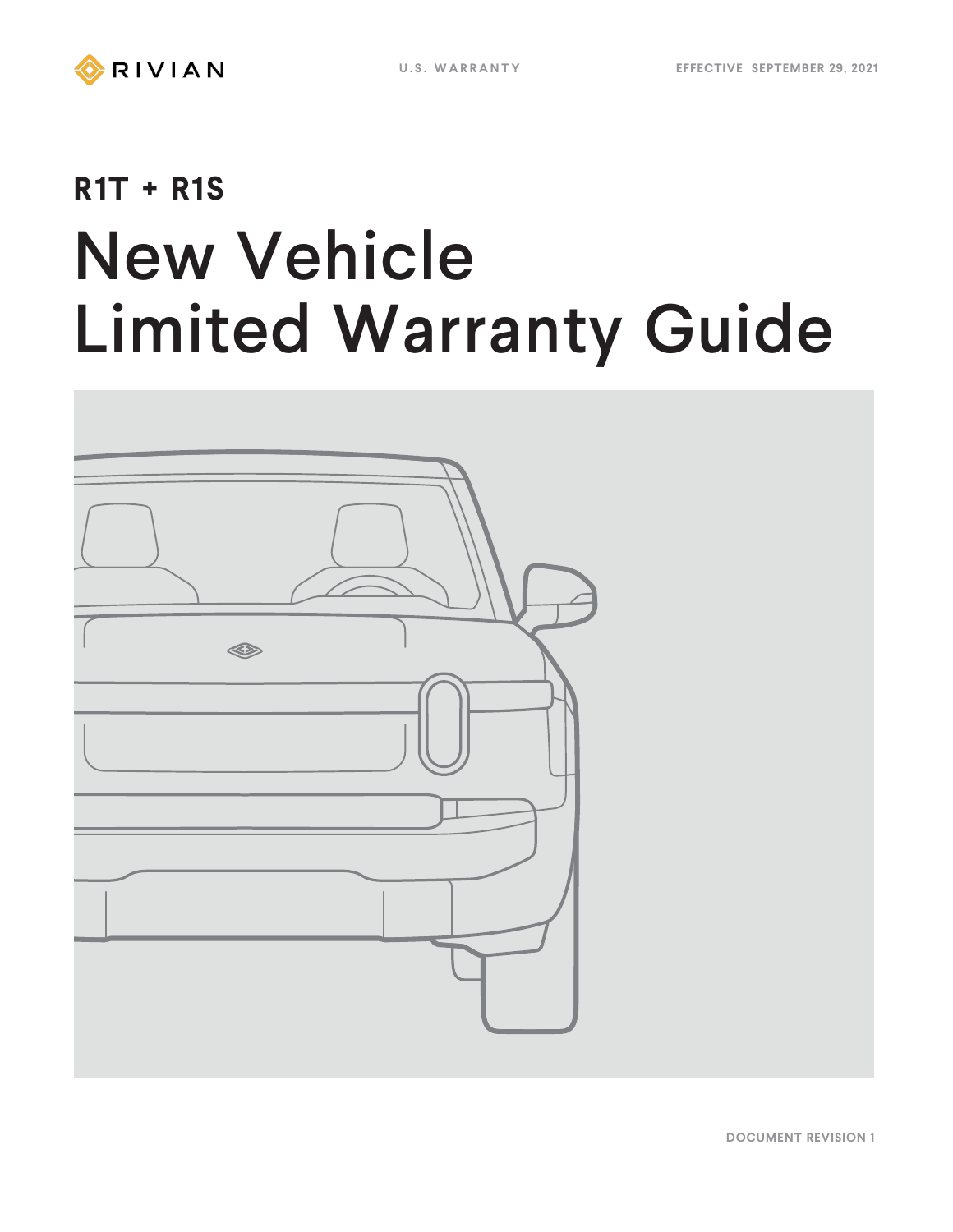

© 2021 Rivian Automotive, LLC. All rights reserved.

All information in this document and all vehicle software is subject to copyright and other intellectual property rights of Rivian Automotive, LLC, its affiliates, or its licensors. This material may not be modified, reproduced, or copied, in whole or in part, without the prior written permission of Rivian Automotive, LLC, its affiliates, or its licensors. Unless indicated otherwise, all trademarks are owned and registered by Rivian Automotive, LLC, its affiliates, or its licensors in the United States and/or other countries. Please visit <https://www.rivian.com/legal/brand> for Rivian's trademarks and service marks.

Software embedded or accessed by the vehicle may utilize open source software. Please visit <https://www.rivian.com/legal/open-source> for more information.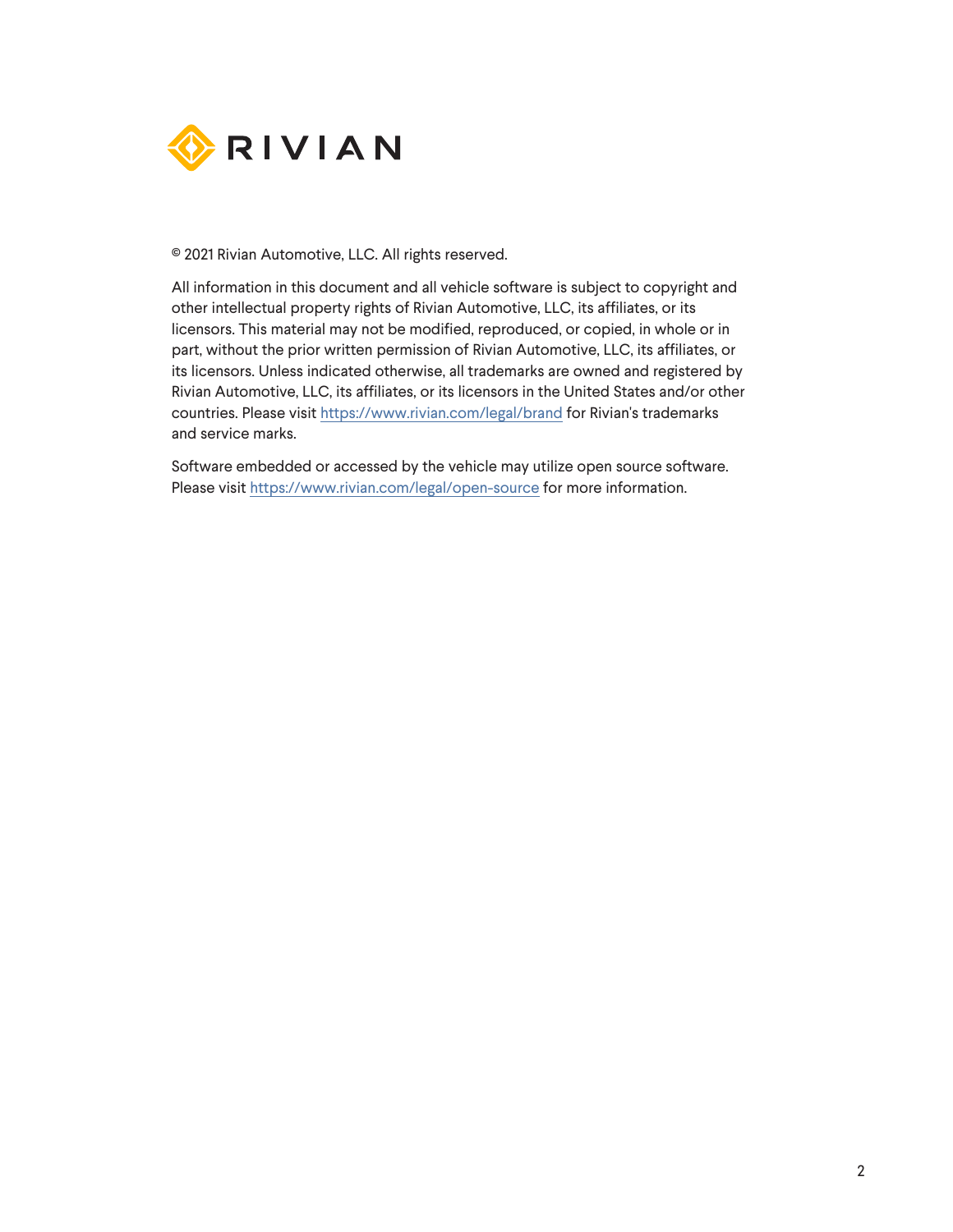### **Contents**

|                                                   | 4              |  |  |
|---------------------------------------------------|----------------|--|--|
|                                                   |                |  |  |
|                                                   |                |  |  |
|                                                   |                |  |  |
|                                                   | 5              |  |  |
|                                                   | 6              |  |  |
|                                                   | 6              |  |  |
|                                                   | 7              |  |  |
|                                                   | $\overline{7}$ |  |  |
|                                                   |                |  |  |
|                                                   |                |  |  |
|                                                   |                |  |  |
|                                                   |                |  |  |
|                                                   |                |  |  |
|                                                   |                |  |  |
|                                                   |                |  |  |
|                                                   |                |  |  |
|                                                   |                |  |  |
|                                                   |                |  |  |
|                                                   |                |  |  |
|                                                   |                |  |  |
|                                                   |                |  |  |
|                                                   |                |  |  |
|                                                   |                |  |  |
|                                                   |                |  |  |
|                                                   |                |  |  |
|                                                   |                |  |  |
|                                                   |                |  |  |
|                                                   |                |  |  |
|                                                   |                |  |  |
|                                                   |                |  |  |
|                                                   |                |  |  |
|                                                   |                |  |  |
|                                                   |                |  |  |
|                                                   | 22             |  |  |
|                                                   |                |  |  |
| Modifications and Waivers <b>Modifications</b> 22 |                |  |  |

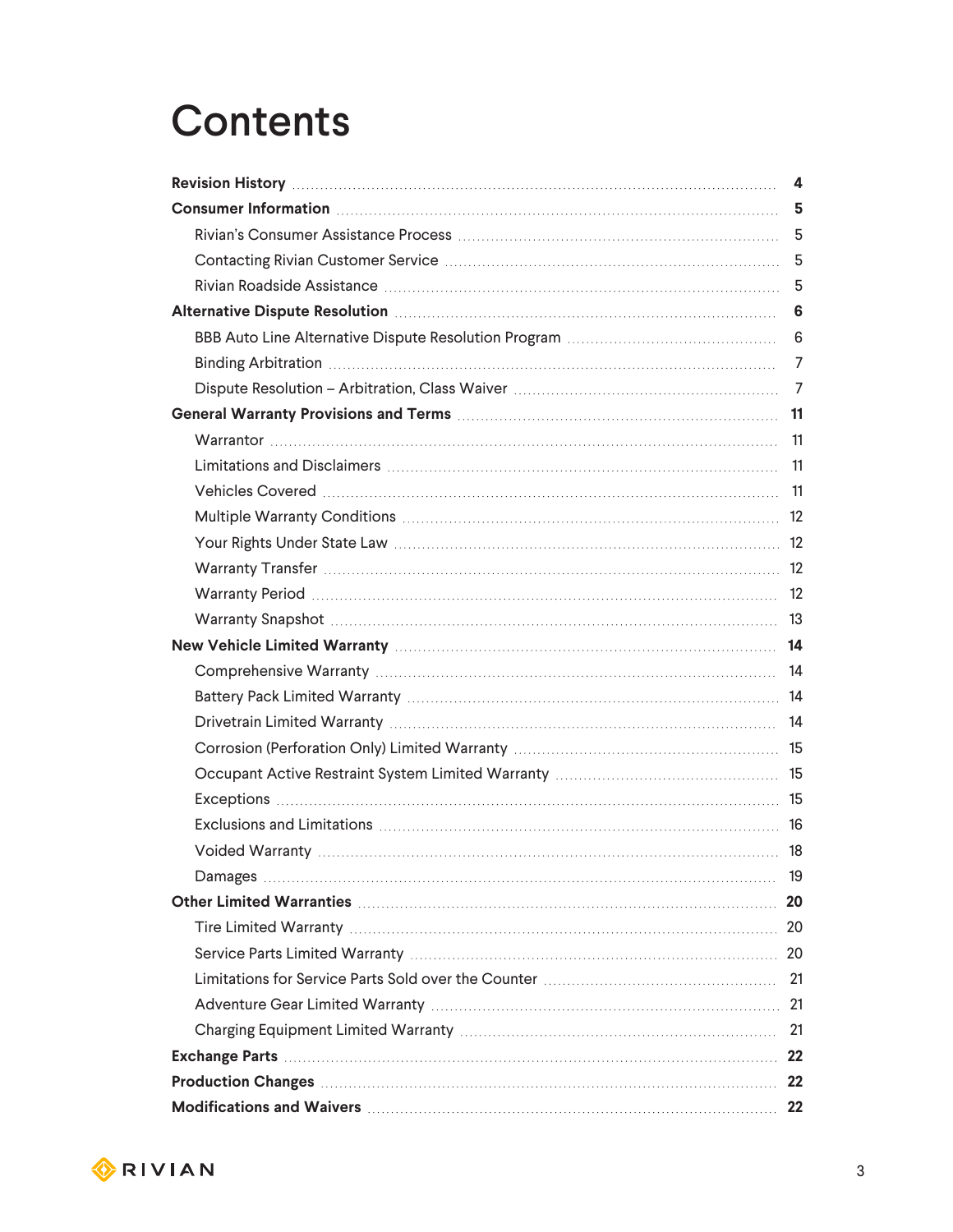# <span id="page-3-0"></span>Revision History

This version of the guide is Effective September 29, 2021.

| <b>Revision</b> | Date             | <b>Description</b>                                                                          |
|-----------------|------------------|---------------------------------------------------------------------------------------------|
|                 | December 9, 2021 | Added information about snow traction devices to the Exclusions and<br>Limitations section. |
|                 |                  |                                                                                             |

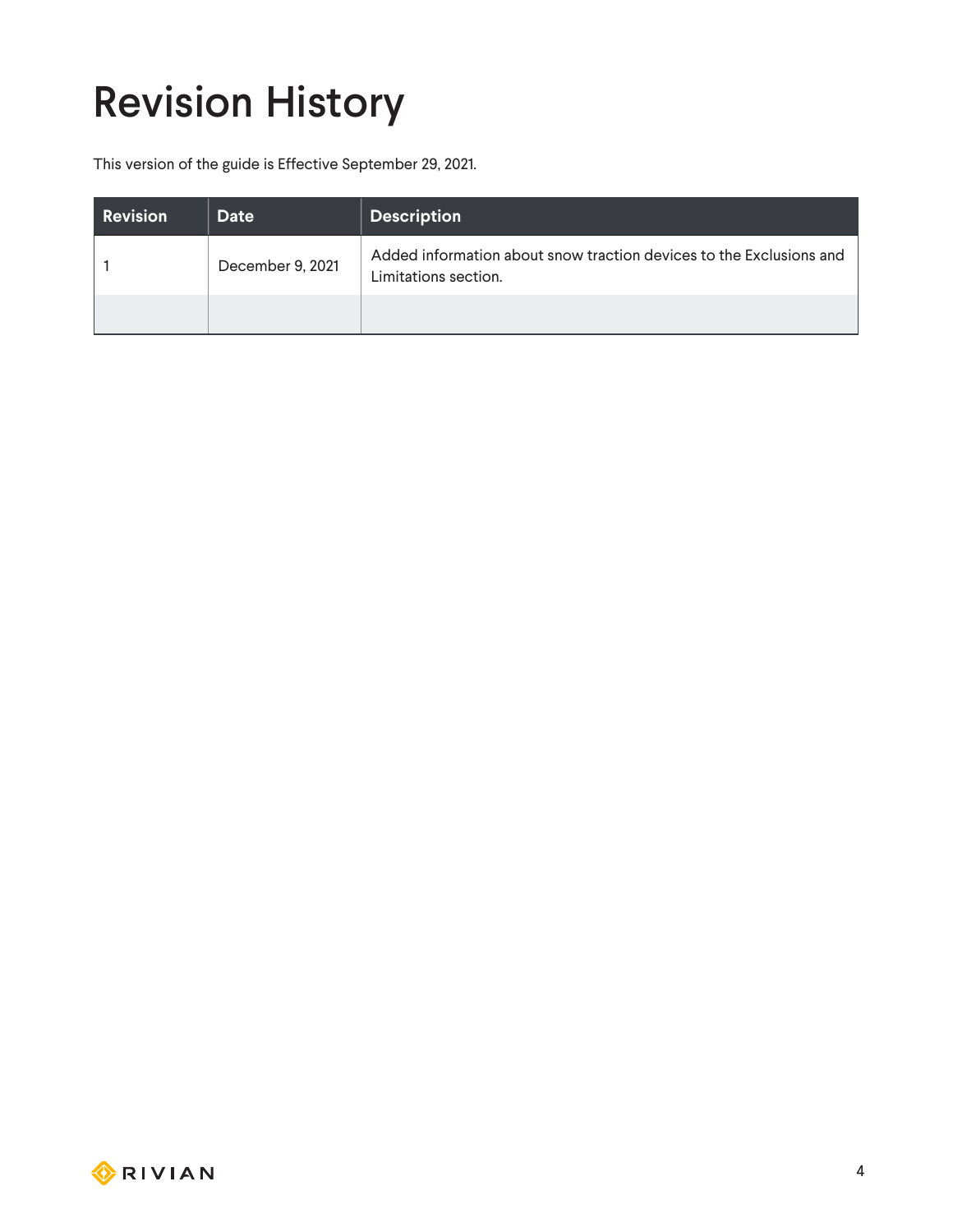### <span id="page-4-0"></span>Consumer Information

#### <span id="page-4-1"></span>**RIVIAN'S CONSUMER ASSISTANCE PROCESS**

Rivian is dedicated to achieving the highest level of consumer satisfaction. Rivian is in the best position to help you with your service and repair needs. To obtain warranty service, contact Rivian Customer Service.

Rivian will then communicate with you to:

- 1. Determine the optimal repair, service, or both for the vehicle and if the repair or service is covered under warranty.
- 2. Determine the most convenient repair and service location, date, and time.
- 3. Provide an estimated duration of repair and service.

Rivian will offer you alternative transportation for the duration of the warranty repair free of charge for certain repair lengths. When Rivian notifies you that vehicle repairs, service, or both, have been completed, you are responsible for picking up the vehicle in a timely manner. If you cannot pick up the vehicle in a timely manner, you are responsible for coordinating with the Rivian Service Center. Failure to do so will result in additional charges not covered under warranty. Typical charges could include storage and vehicle rental fees. Local or state authorities may require taxes be paid for warranty repairs and services. Rivian is not responsible for any taxes on warranty repair and warranty services.

#### <span id="page-4-2"></span>**CONTACTING RIVIAN CUSTOMER SERVICE**

Contact Rivian's Customer Service team through any of the following methods:

- The Rivian app.
- E-mail [customerservice@rivian.com](mailto:customerservice@rivian.com).
- <sup>l</sup> Call (888) RIVIAN1 / (888) 748-4261.
- Go to <https://rivian.com/support> and use the chat option.

#### <span id="page-4-3"></span>**RIVIAN ROADSIDE ASSISTANCE**

Rivian Roadside Assistance is available 24 hours a day, 365 days a year, with click-to-call in the Rivian Mobile app or by dialing (844) RIVIAN4 / (844) 748-4264. You are responsible for the cost of towing or otherwise transporting your vehicle to and from the designated location for the performance of services, unless such tow is the direct result of warranty-covered repairs and you arrange the required tow to obtain the warranty repairs through Rivian's customer service. Roadside services arranged through third parties will not be reimbursed by Rivian. Explore opportunities for an enhanced roadside experience by contacting Rivian.

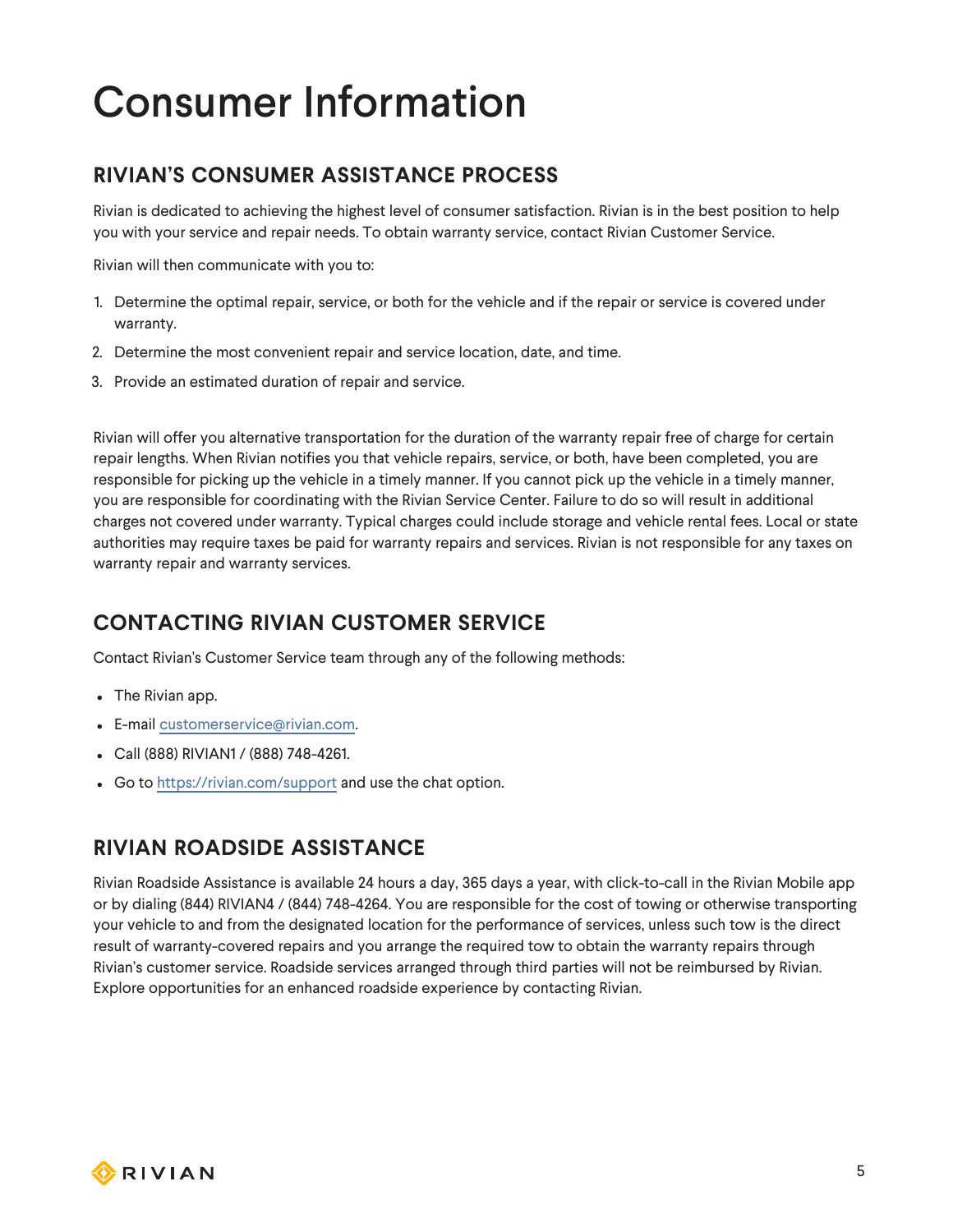### <span id="page-5-0"></span>Alternative Dispute Resolution

#### <span id="page-5-1"></span>**BBB AUTO LINE ALTERNATIVE DISPUTE RESOLUTION PROGRAM**

Rivian's internal consumer assistance program will make every effort to resolve every customer concern in a satisfactory manner. We realize, however, that mutual agreement on some issues may not be possible. To ensure that you have had an opportunity to have your concern fully reviewed, Rivian provides an Alternative Dispute Resolution (non-binding arbitration) program. Rivian offers the program through:

BBB Auto Line 3033 Wilson Boulevard, Suite 600 Arlington, VA 22201 United States

The BBB Auto Line program is available free of charge, and is part of Rivian's effort to provide you with an impartial third-party organization to equitably resolve your concerns. To request that your case be reviewed through the program, you must complete an application claim form and mail it to BBB Auto Line. To request a form, call Rivian at 888-RIVIAN1 / (888) 748-4261 or obtain a copy at https://auto.bbbnp.org/lemon-lawcomplaint-form/. You may also contact BBB Auto Line at (800) 955-5100. When you contact Rivian or BBB Auto Line, have your vehicle identification number and the current mileage on your Rivian vehicle. BBB Auto Line may also request that you provide your name and address, as well as a description of the problem with your vehicle. You should also include a copy of your correspondence with Rivian related to the issue with your Rivian vehicle. BBB Auto Line may only resolve disputes between you and Rivian on an individual basis and not on a class or representative action.

BBB Auto Line generally attempts to reach a decision on any claim within 40 days of when the claim is opened. The Scope of BBB Auto Line's decision shall be limited and excludes from consideration any award of punitive damages, attorney's fees, or consequential damages (other than incidental damages expressly permitted by applicable law).

BBB Auto Line's decision is binding on Rivian, but not on you. If you accept the decision, Rivian will comply within 30 days after notice of your acceptance.

If you are not satisfied with the arbitrator's decision or Rivian's compliance, you may pursue your claim in binding arbitration on an individual basis in accordance with your Final Agreement to Purchase. Your participation in the BBB Auto Line Program will satisfy the Initial Dispute Resolution Requirement in the Final Agreement to Purchase. Even if rejected, the BBB arbitrator's decision and any related findings will be admissible in any subsequent actions.

#### **NOTE**

The BBB Auto Line alternative dispute resolution process referenced above is a separate procedure from the Binding Arbitration program referenced below.

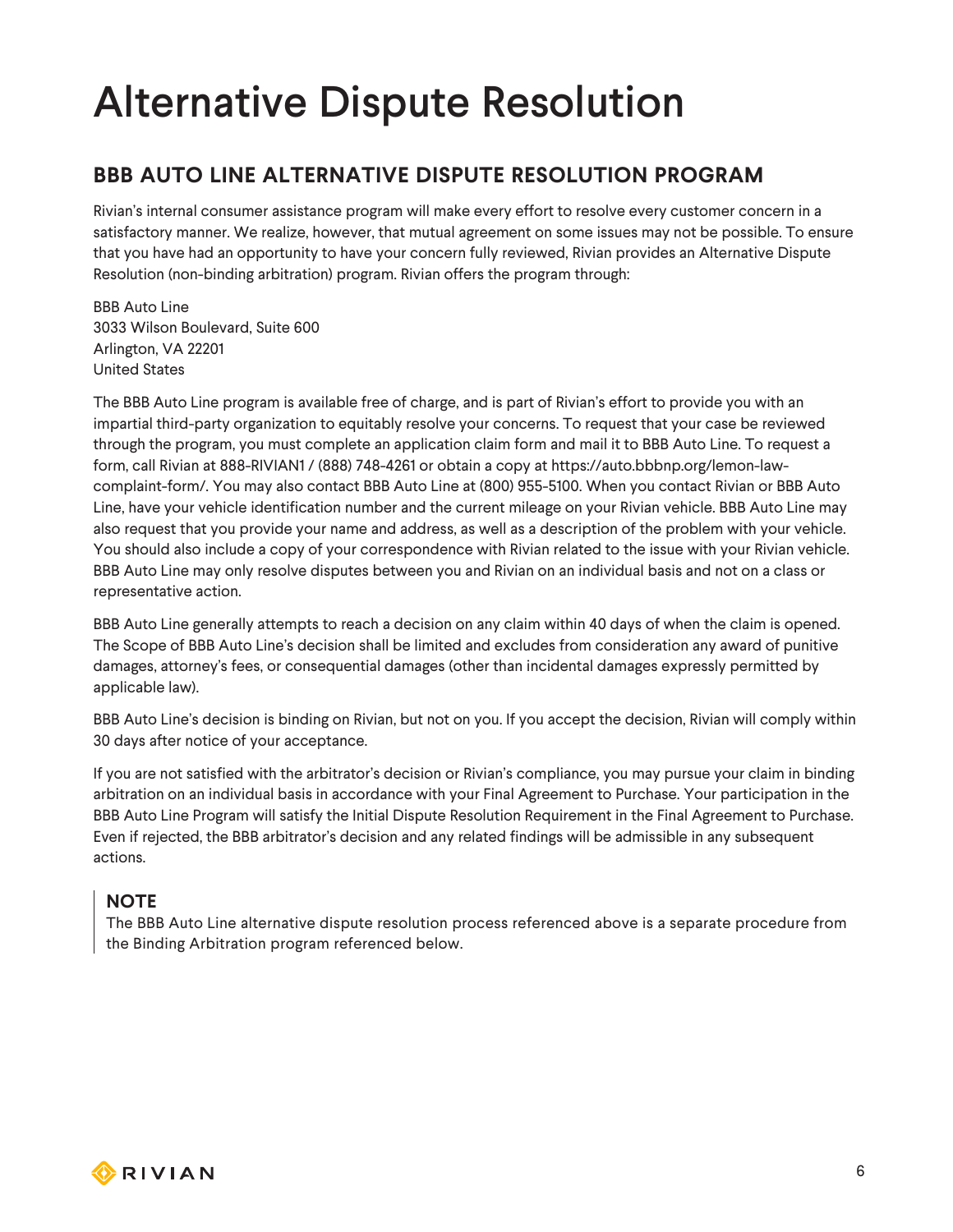#### <span id="page-6-0"></span>**BINDING ARBITRATION**

You may resolve any dispute, claim, or controversy between you and Rivian arising out of, or related to, your New Vehicle Limited Warranty by binding arbitration on an individual basis as the sole means to resolve claims as and to the extent provided in the Applicable Law and Class Action Waiver section of your Final Agreement to Purchase and reproduced in this Warranty Guide.

Please note, however, that regardless of where you reside or where your vehicle is registered, your vehicle was purchased in a state where Rivian is licensed to sell new motor vehicles and the laws of the state where the vehicle was purchased may govern in certain situations.

#### <span id="page-6-1"></span>**DISPUTE RESOLUTION – ARBITRATION, CLASS WAIVER**

Any claim or dispute you may have related to your New Vehicle Limited Warranty or the duties contemplated under the warranty (among other disputes) will be arbitrated pursuant to the terms of the Final Agreement to Purchase. Under that agreement, you agreed to resolve disputes with Rivian by binding arbitration, rather than litigation in court. Please reference your Final Agreement to Purchase for full details. If you prefer not to submit your dispute to the BBB Auto Line Program described above, you may proceed, after undertaking reasonable and good faith efforts to settle the dispute directly, to binding arbitration or small claims court under the Final Agreement to Purchase.

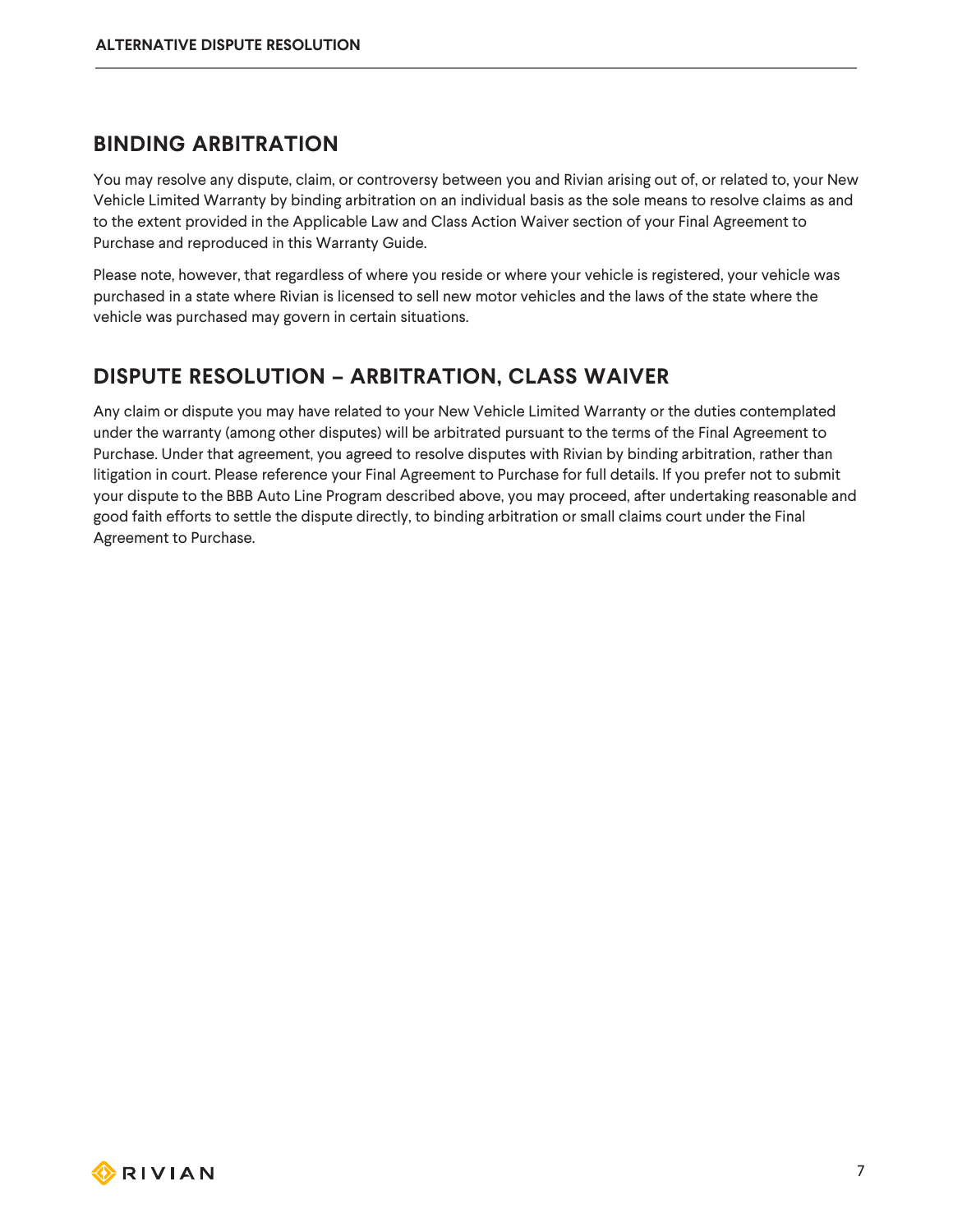For your convenience, the relevant portion of the Final Agreement to Purchase is reproduced below:

#### **16. DISPUTE RESOLUTION—ARBITRATION, CLASS ACTION WAIVER**

**Binding Arbitration.** To the fullest extent permitted by applicable law and except for small claims or if you choose to opt-out as provided below, you and Rivian agree to resolve any claims, demands, disagreements, or disputes between us whether based in contract, tort, statute or otherwise arising from or related to this Agreement, or our relationship, including advertising and other communications between you and Rivian, Rivian products or services, and as applicable, your credit application, or the purchase or condition of the Vehicle (a "Dispute") by binding arbitration conducted by the American Arbitration Association ("AAA") in accordance with the AAA Consumer Arbitration Rules, unless you and we agree otherwise. For more information on arbitration and to access the AAA Consumer Arbitration Rules, please visit: [www.adr.org](http://www.adr.org/). If the AAA Consumer Arbitration Rules conflict with this Agreement, then this Agreement shall control. **You and we understand that we are both waiving our** rights to go to court (other than small claims court, as provided below), to present our claims to a jury and to have claims resolved by a jury trial, and also that judicial appeal rights, if any, are more **limited in arbitration than they would be in court.**

**Confidentiality.** Unless otherwise prohibited by federal or state law or regulation, any arbitration, and any award issued in an arbitration, shall be kept confidential, except to the extent necessary to seek court intervention (such as to enforce an award).

**Initial Dispute Resolution Requirement.** Most disputes can be resolved without resort to arbitration or small claims court. For any Dispute, you and we agree that before taking any formal action to initiate arbitration or a small claims suit we will contact the other in an attempt to resolve the Dispute. You will contact us at [demands@rivian.com](mailto:arbitration@rivian.com) and provide a brief, written description of the Dispute and your contact information (including your Rivian ID, if you have one). We will contact you at your contact information on file with Rivian. You and Rivian agree to use reasonable efforts to settle any Dispute directly and good faith negotiations shall be a pre-condition to either party initiating a small claims suit or arbitration.

**Filing a Demand for Arbitration.** If the parties do not reach an agreed-upon solution within a period of 60 days from the time informal dispute resolution is initiated under the Initial Dispute Resolution provision above, then either party may initiate binding arbitration. In order to initiate arbitration, you must file an arbitration demand with AAA. You can find information about AAA and file your arbitration demand at <https://www.adr.org/Support>. You are also required to send a copy of the arbitration demand to us and you should send it by email to: [arbitration@rivian.com](mailto:legal@rivian.com).

**Fees & Costs.** AAA's Consumer Arbitration Rules will govern the allocation of arbitration fees and costs between you and Rivian. However, if your arbitration case filing fee exceeds to filing fee you would pay to file the action in a court of law, Rivian will pay the amount of your case filing fee in excess of the filing fee you would pay in a court of law. The amount we pay may be reimbursed in whole or in part by decision of the arbitrator if s/he finds that applicable law allows such reimbursement because your claims were frivolous or brought in bad faith. You are responsible for your own attorneys' fees unless applicable law provides otherwise.

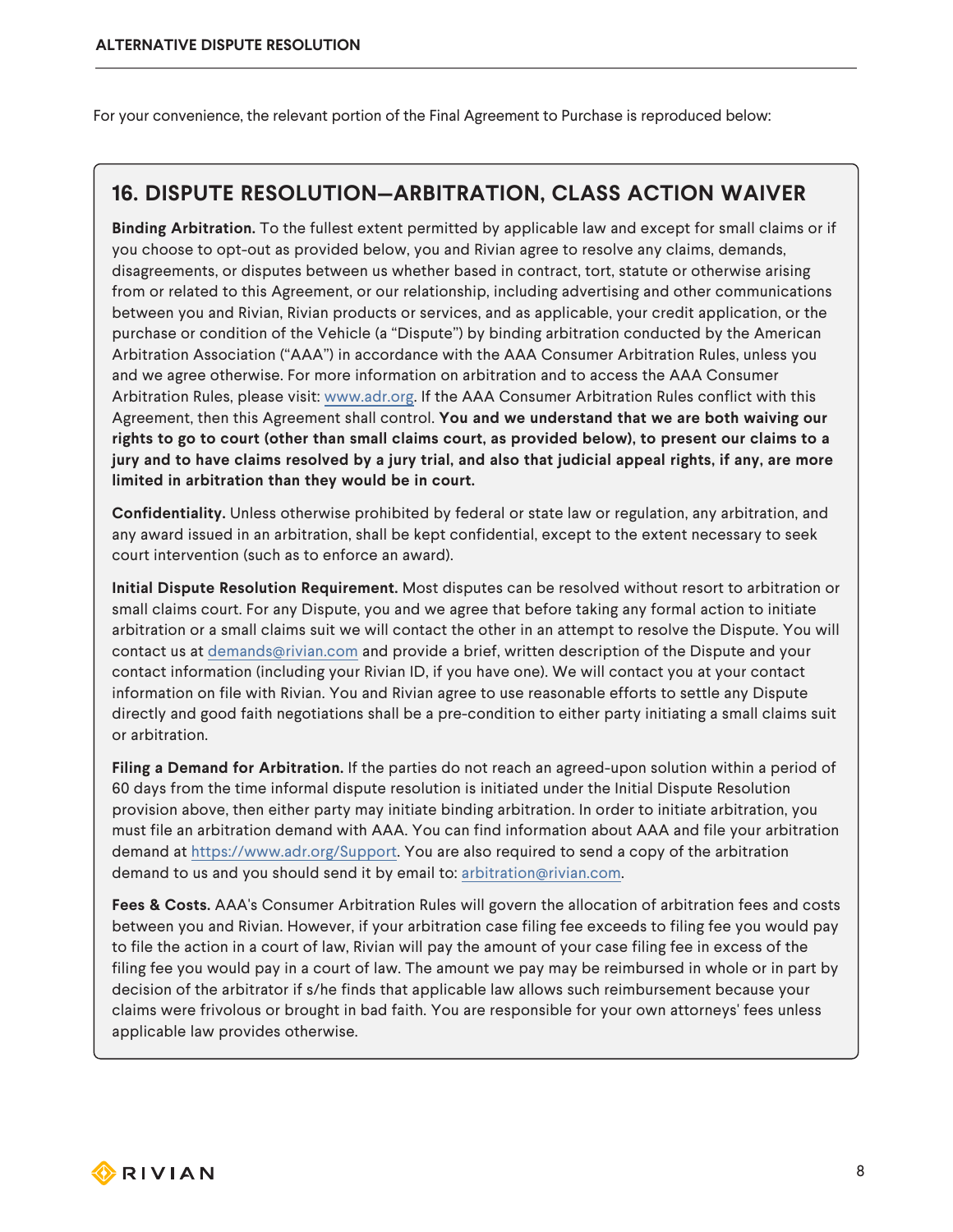**Arbitration Location & Procedure.** Arbitration shall be initiated and take place in the city or county of your residence unless you and Rivian agree otherwise, or, if you reside outside of the United States, in Orange County, California. If your claim does not exceed \$25,000, then the arbitration will be conducted solely on the basis of documents you and Rivian submit to the arbitrator. If your claim exceeds \$25,000, you and Rivian may agree to conduct arbitration by videoconference or teleconference or conduct a document-only arbitration without any hearing.

**Applicable Law.** This Section 16, Dispute Resolution – Arbitration and Class Action Waiver, its subject matter, formation and enforceability will be governed by the Federal Arbitration Act as interpreted by the federal courts, and not any state law regarding arbitration. The statute of limitations laws of the State in which Rivian is licensed to sell motor vehicles that is nearest to your delivery address, without regard to choice or conflict of law principles, will apply to any claims brought in arbitration.

**Arbitrator's Powers.** The arbitrator, and not any federal, state, or local court or agency, shall have exclusive authority to resolve all disputes arising out of or relating to the interpretation, applicability, enforceability, or formation of this Section, including but not limited to any claim that all or any part of this Section is void or voidable, whether a claim is subject to arbitration or the question of waiver by litigation conduct. However, the parties agree that any issue concerning the validity of the class action waiver below must be decided by a court, and an arbitrator does not have authority to consider the validity of the waiver. The arbitrator shall be empowered to grant whatever relief would be available to you in your individual capacity in a court under law or in equity, including public injunctive relief. The arbitrator's award shall be written and shall be binding on the parties and may be entered as a judgment in any court of competent jurisdiction.

**Class Action Waiver.** The parties further agree that the arbitration shall be conducted in each party's respective individual capacity only and not as a class action or other representative action, and the parties expressly waive their right to file a class action or seek relief on a class basis. **YOU AND RIVIAN AGREE THAT EACH PARTY MAY BRING CLAIMS AGAINST THE OTHER PARTY ONLY IN YOUR OR ITS INDIVIDUAL CAPACITY, NEITHER YOU NOR RIVIAN WILL BE ENTITLED TO JOIN OR CONSOLIDATE CLAIMS BY OR AGAINST OTHER CONSUMERS IN COURT OR IN ARBITRATION OR OTHERWISE PARTICIPATE IN ANY CLAIM AS A CLASS REPRESENTATIVE, CLASS MEMBER OR IN A PRIVATE ATTORNEY GENERAL CAPACITY.** If a court or arbitrator finds this Class Action Waiver provision to be unenforceable as to a particular class or representative action, then this entire Section 16, Dispute Resolution – Arbitration and Class Action Waiver shall be null and void as to that class or representative action, and the action may only be brought in court rather than in arbitration.

**Small Claims Court.** Subject to the Initial Dispute Resolution Requirement, either party may bring an individual action in small claims court consistent with the jurisdictional limits that apply to that forum.

**Opt-Out Right.** You may opt-out of this Section 16, Dispute Resolution – Arbitration and Class Action Waiver within 30 days from the date you electronically sign this Agreement, by sending an email to [optout@rivian.com](mailto:arbitration@rivian.com) from the email associated with your Rivian ID with "Opt-Out of Arbitration" in the subject line and, in the body of the email, your full name and address. You agree that any request will not apply to subsequent agreements between you and Rivian unless the other agreement provides an option to opt out and you follow the requirements outlined in that other agreement.

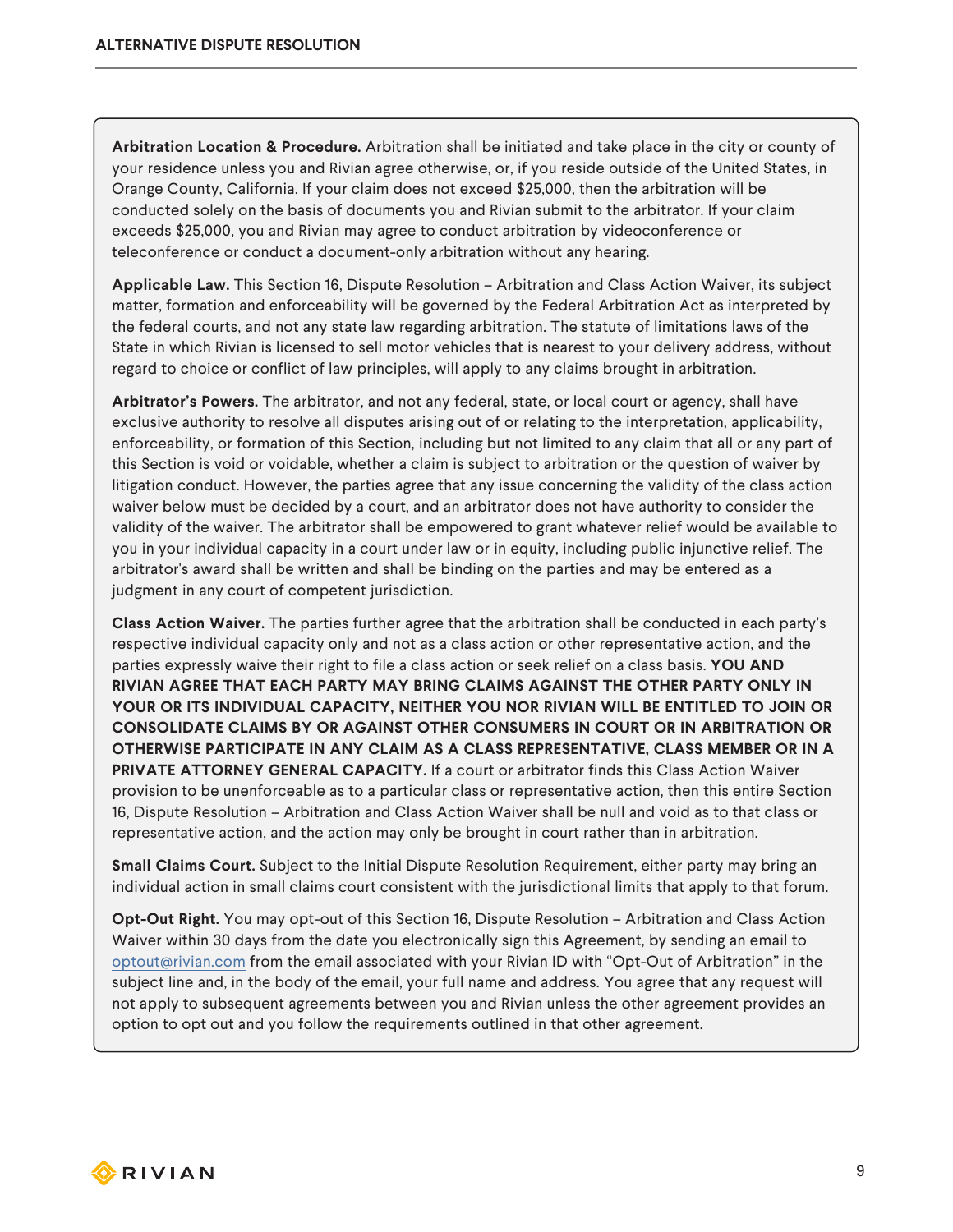**Severability.** Except as provided in the Class Action Waiver Section above, if any competent legal authority determines any part of this Section 16, Dispute Resolution – Arbitration and Class Action Waiver is illegal or unenforceable, then such part will be eliminated and the remainder of Section 16, Dispute Resolution – Arbitration and Class Action Waiver will remain in force and effect and the unenforceable part shall be deemed to be modified solely to the extent necessary to make it enforceable.

**Survival.** This Section 16, Dispute Resolution – Arbitration and Class Action Waiver shall survive the end of this Agreement and/or your relationship with Rivian, including the end of any promotion or contest, opt-out of communication or other use or participation in any Rivian Product or Service.



10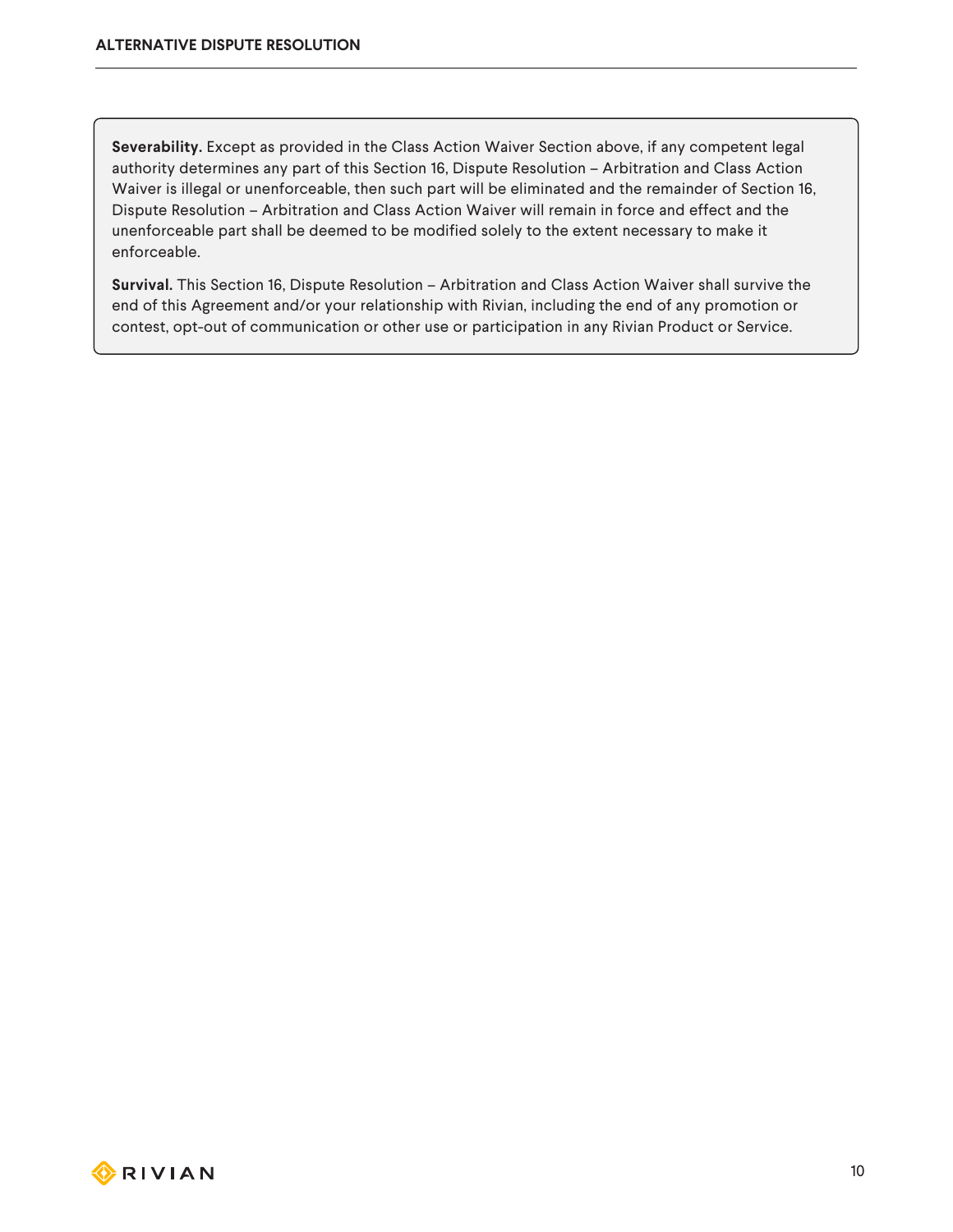### <span id="page-10-0"></span>General Warranty Provisions and Terms

#### <span id="page-10-1"></span>**WARRANTOR**

Rivian Automotive LLC ("Rivian") will provide repairs to Rivian passenger vehicles during the applicable warranty period in accordance with the terms, conditions, and limitations defined in this Warranty Guide.

Rivian Automotive, LLC 14600 Myford Road Irvine, CA 92606 United States [customerservice@rivian.com](mailto:customerservice@rivian.com)

#### <span id="page-10-2"></span>**LIMITATIONS AND DISCLAIMERS**

The warranties in this Warranty Guide are the only express warranties made in connection with Rivian passenger vehicles.

Warranties and conditions arising under state and federal law including but not limited to implied warranties and conditions of sale, durability, or those otherwise arising in the course of dealing or usage of trade, shall be limited in duration to the fullest extent allowable by law, or limited in duration to the term of the New Vehicle Limited Warranty for such jurisdictions which do not allow a limitation on the duration.

These stated warranties give you specific legal rights. You may have other rights, which vary from state to state depending on applicable state law. INCIDENTAL OR CONSEQUENTIAL DAMAGES, INCLUDING WITHOUT LIMITATION, LOSS OF TIME, INCONVENIENCE, LOSS OF USE OF THE VEHICLE, OR COMMERCIAL LOSS ARE NOT COVERED UNDER THIS WARRANTY.

In the United States, the Magnuson-Moss Warranty Act (15 U.S.C.A. § 2301 et seq.) ("MMWA") is the federal law which governs your New Vehicle Limited Warranty. You must use BBB Auto Line before seeking remedies via a civil action under the MMWA. However, if you choose to seek remedies that are not created by the MMWA, you are not required to use BBB Auto Line, although that option is still available to you. Many states have enacted laws, commonly called 'Lemon Laws,' that provide you with certain rights if you have problems with your new vehicle. These laws vary across state or territory. Some jurisdictions require your use of BBB Auto Line before pursuing a civil action. Some jurisdictions require that you provide Rivian with a final repair opportunity. To the fullest extent allowed by the law of your jurisdiction, you must provide Rivian, during the applicable warranty period specified in this Warranty Guide, with written notification of any defects you have experienced within a reasonable period-of-time to allow Rivian an opportunity to make any needed repairs, before you pursue any remedies via a civil action.

#### <span id="page-10-3"></span>**VEHICLES COVERED**

The warranties in this Warranty Guide apply to Rivian passenger vehicles sold by Rivian and registered in the United States. Warranty service is provided exclusively in the United States. Any subsequent purchasers or transferees may be eligible for warranty service in the United States.

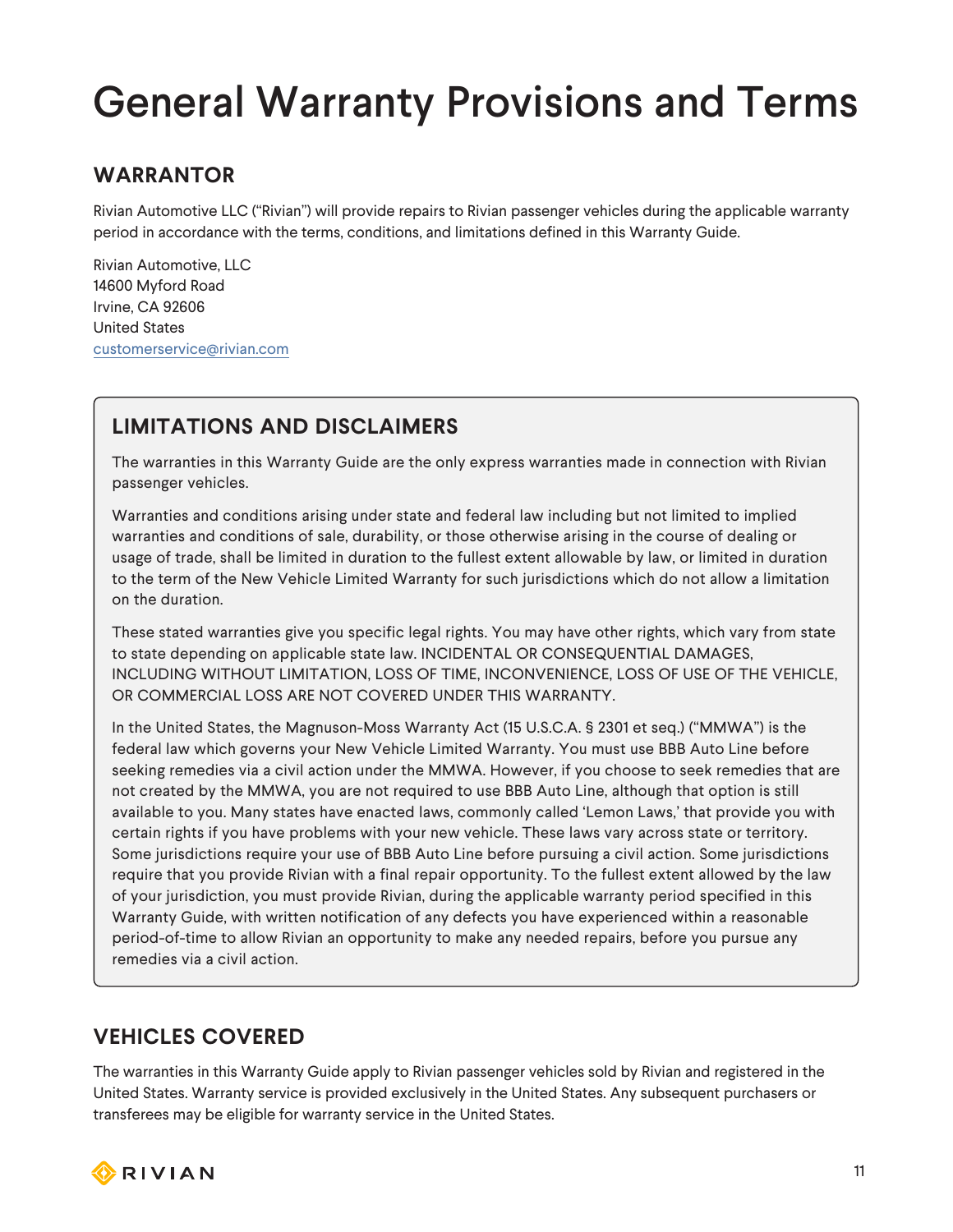#### <span id="page-11-0"></span>**MULTIPLE WARRANTY CONDITIONS**

Warranty terms and conditions may vary depending on the part or system covered. A warranty for specific parts or systems is governed by the terms in the applicable warranty section, and other general provisions in the Warranty Guide section below.

Some states may not allow limitations on implied warranties or the conditions above, in which case, the above limitations may not apply to you. The replacement part may be a new, reconditioned, or remanufactured part.

Rivian does not authorize any person or entity to create any other obligations or liability for Rivian in connection with this Warranty Guide. The decision whether to repair or replace a part is reserved for Rivian at Rivian's sole discretion.

#### <span id="page-11-1"></span>**YOUR RIGHTS UNDER STATE LAW**

The provisions in this Warranty Guide give you specific legal rights. You may also have other rights that vary by state.

#### <span id="page-11-2"></span>**WARRANTY TRANSFER**

The warranties described in this Warranty Guide may be transferable to subsequent lawful purchasers of the vehicle after the first retail purchaser. Subsequent purchasers should contact Rivian, before purchase, to determine whether any warranty coverages have been voided.

#### <span id="page-11-3"></span>**WARRANTY PERIOD**

The New Vehicle Limited Warranty begins on the day a new vehicle is delivered to the first retail purchaser(s) or by leasing or registering the vehicle for operation, whichever is earlier, and provides coverage for the period based on the specified warranty. Parts repaired or replaced under this warranty are covered only until the original warranty period ends or as otherwise provided by applicable law.

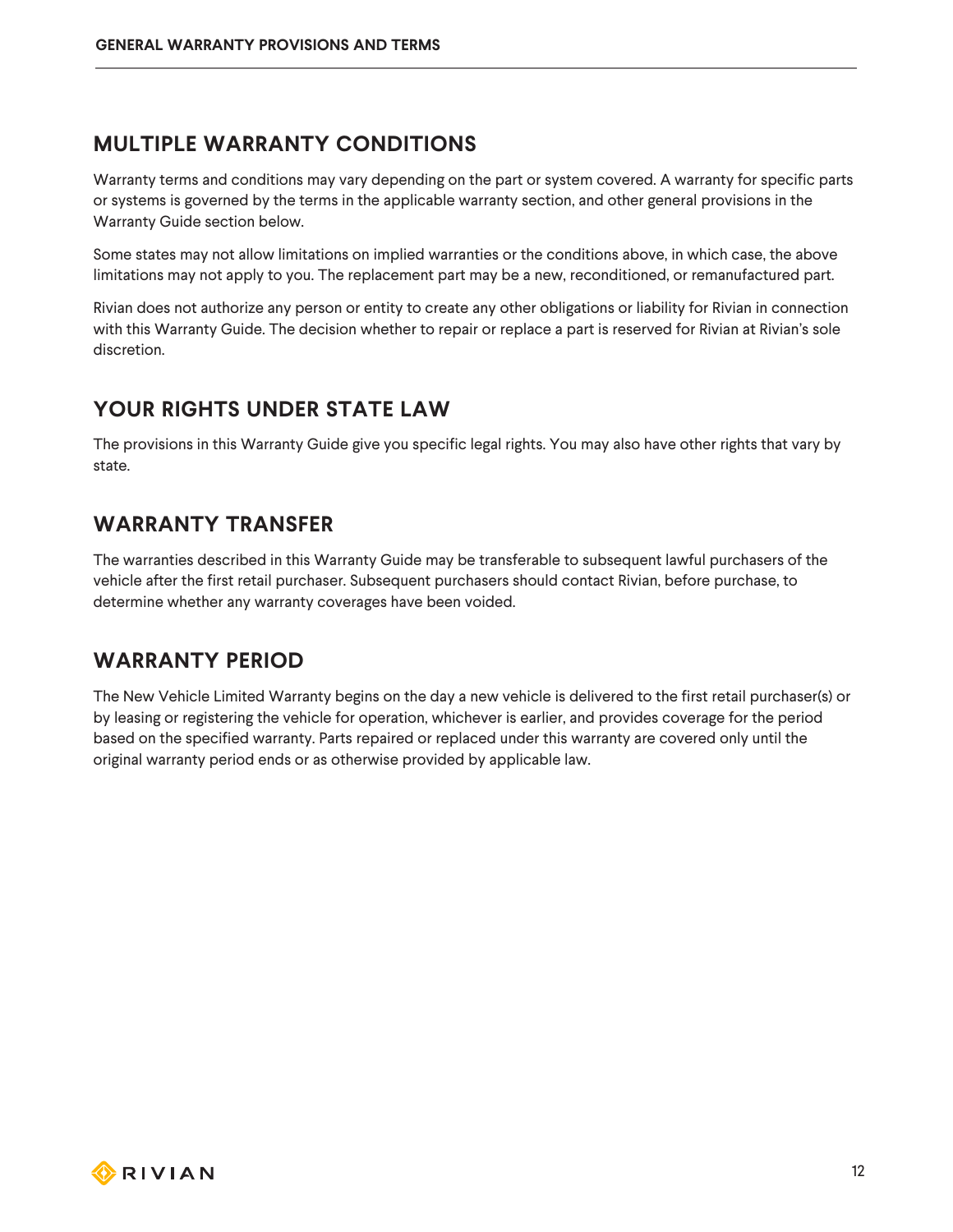#### <span id="page-12-0"></span>**WARRANTY SNAPSHOT**



YEARS

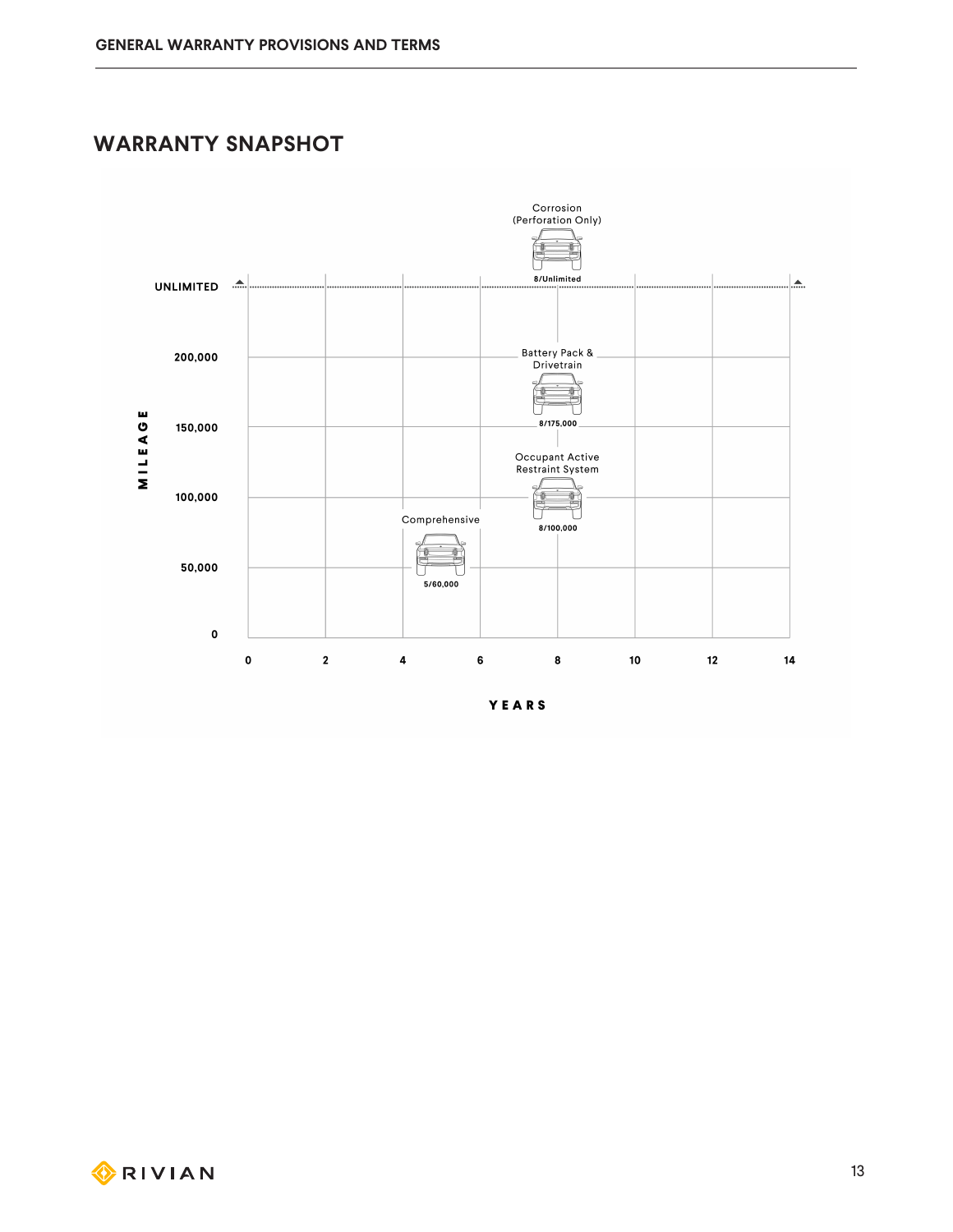# <span id="page-13-0"></span>New Vehicle Limited Warranty

The New Vehicle Limited Warranty provides the following coverage, subject to the limitations and exclusions outlined in this document:

- A 5-year or 60,000-mile (whichever occurs first) comprehensive warranty.
- An 8-year or 175,000-mile (whichever occurs first) battery pack system and drivetrain system limited warranty.
- An 8-year corrosion (perforation) limited warranty.
- An 8-year or 100,000-mile (whichever occurs first) occupant active restraint system limited warranty.
- A tire limited warranty provided by the tire manufacturer.

Coverage, exclusions, and limitations for these warranties are detailed below. These warranties cover the repair, replacement, or adjustment necessary to correct any Rivian component parts found to be defective in materials or workmanship under normal operation and use during the applicable coverage period.

Any part replaced under the terms of this warranty shall become the property of Rivian.

#### <span id="page-13-1"></span>**COMPREHENSIVE WARRANTY**

Rivian promises to repair, replace, or adjust any Rivian component parts found to be defective in materials or workmanship under normal operation and use during the applicable coverage period.

#### <span id="page-13-2"></span>**BATTERY PACK LIMITED WARRANTY**

Coverage includes all of the components inside the battery pack enclosure and the enclosure. Interfaces that connect the vehicle systems to the battery (including but not limited to external cables, harnesses, and hoses) are covered under the terms of the comprehensive warranty.

The lithium-ion battery pack capacity naturally decreases over time with use. This expected gradual capacity loss over time is not covered under the Battery Pack Limited Warranty. However, greater than expected degradation is covered under the Battery Pack Limited Warranty. The warranty will cover a battery pack that loses 30% or more of its normal minimum usable rated capacity within the warranty period. Valid battery pack capacity-related warranty claims will be replaced with a battery pack of equal or greater performance that is appropriate to the mileage and age of the vehicle and will be covered for the remainder of the warranty period of the original battery pack. An authorized Rivian service location will determine the usable capacity of your battery pack to determine if the degradation level is within the expected natural range. The decision to repair, replace, or provide remanufactured parts, along with the condition of the replacement part, is at the sole discretion of Rivian.

#### <span id="page-13-3"></span>**DRIVETRAIN LIMITED WARRANTY**

Coverage includes the electric motors, gearbox assembly, disconnects (rear only), and the dual power inverter module. Interfaces that connect the vehicle systems to the drivetrain (including but not limited to external cables, harnesses, and hoses) are covered under the terms of the comprehensive warranty.

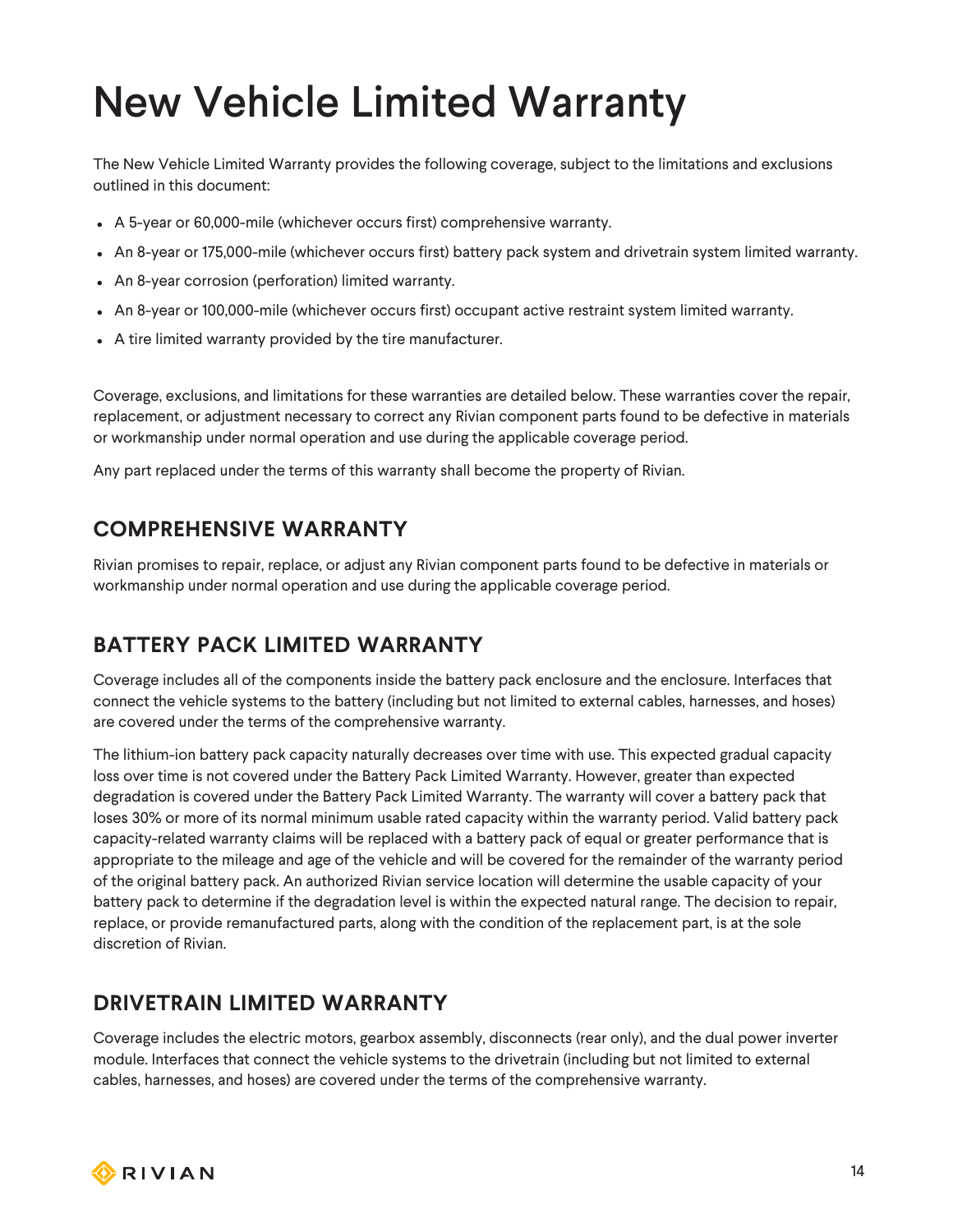#### <span id="page-14-0"></span>**CORROSION (PERFORATION ONLY) LIMITED WARRANTY**

Coverage begins on the same date as the New Vehicle Limited Warranty and continues for 8 years with no mileage limit. Rivian will repair or replace any original body panel that rusts completely through from the inside out (perforated by corrosion). This includes panels previously repaired or replaced under this warranty. You will not be charged for any parts, material, or labor under this warranty. Any body panels repaired or replaced under this warranty are covered only for the time remaining in the 8-year warranty period.

#### <span id="page-14-1"></span>**OCCUPANT ACTIVE RESTRAINT SYSTEM LIMITED WARRANTY**

Rivian passenger vehicle seat belts and related seat belt components are warranted against defects that Rivian finds in workmanship and materials for 8 years or 100,000 miles, whichever occurs first. This limited warranty covers the repair or replacement necessary to correct defects in materials or workmanship of any parts manufactured or supplied by Rivian that occur under normal operation and use during the applicable coverage period.

For vehicles sold and registered in the State of Kansas, seat belts and related seat belt components are warranted against defects in workmanship and materials for 10 years, regardless of mileage.

This limited warranty does not cover replacement of seat belts and related components required as the result of a collision.

#### <span id="page-14-2"></span>**EXCEPTIONS**

The items below are covered for periods different from the comprehensive warranty coverage. These limited warranties cover the repair or replacement necessary to correct defects in materials or workmanship of any parts manufactured or supplied by Rivian that occur under normal operation and use during the applicable coverage period.

- The original equipment 12-volt batteries that come with your Rivian are covered by a 3-year or 36,000-mile (whichever occurs first) limited warranty. Defective batteries will be replaced at no cost during this warranty period.
- Brake linings are covered by a 1-year or 12,000-mile (whichever occurs first) limited warranty.
- Exterior body panel surface rust is covered by a 3-year or 36,000-mile (whichever occurs first) limited warranty.
- The Camp Speaker, if equipped, is covered by a 2-year limited warranty.

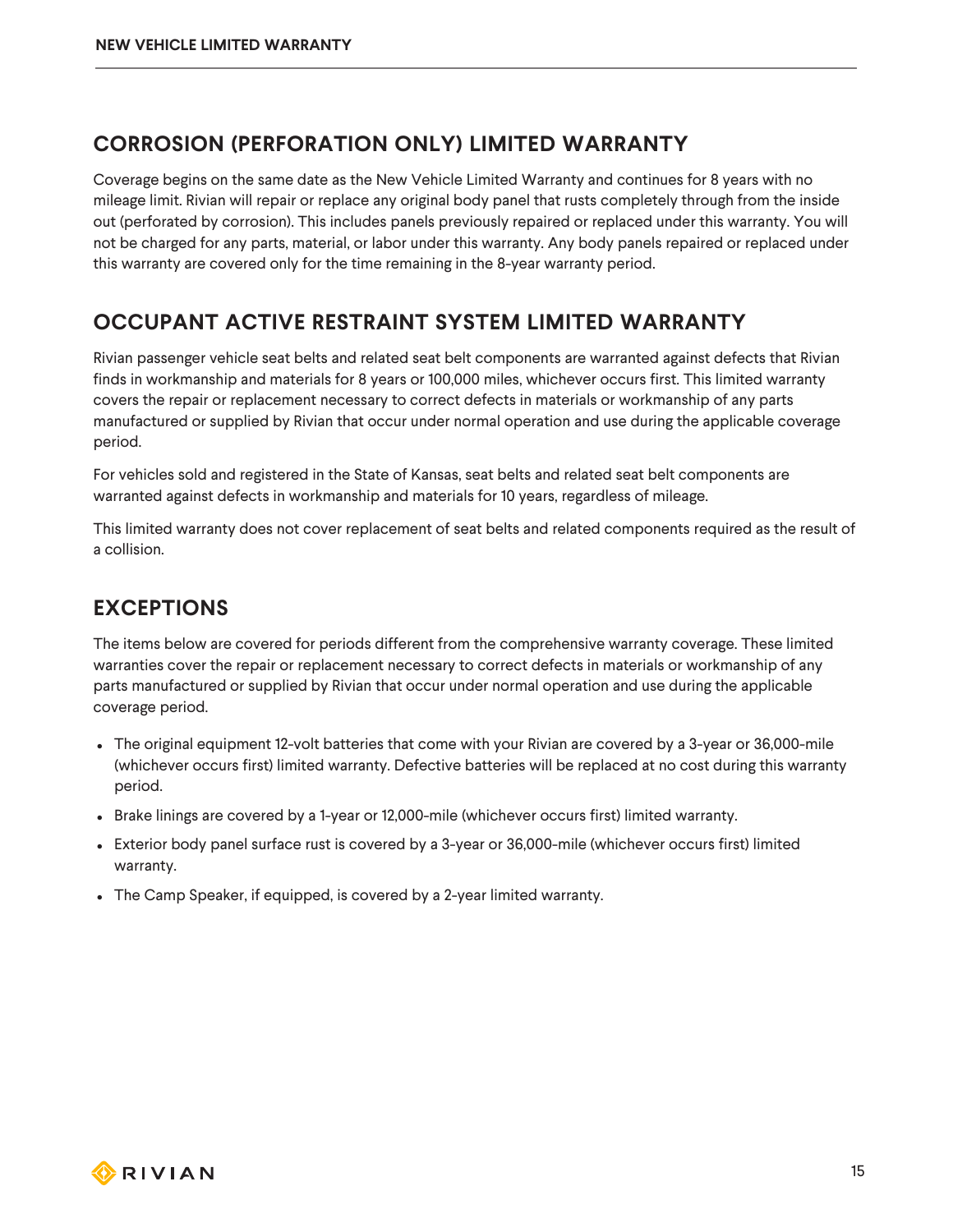#### <span id="page-15-0"></span>**EXCLUSIONS AND LIMITATIONS**

The New Vehicle Limited Warranty does not apply to a vehicle in the following situations:

- The vehicle or product is modified without Rivian's written approval.
- <sup>l</sup> The vehicle or product is repaired in a way that is inconsistent with Rivian service requirements. See the Owner's Guide for your Rivian vehicle for information on service and maintenance requirements. Rivian recommends that you have maintenance and service done at a Rivian-authorized repair facility or service vehicle to avoid possibly having coverage voided.
- <sup>l</sup> The vehicle or product is subjected to unusual physical, thermal, or electrical stress; racing; overloading; improper installation; misuse; abuse; accident; fire; floods; or negligent use, storage, transportation, or handling.
- The vehicle or product is used primarily for business or commercial purposes.

In addition, damage or the malfunction of the vehicle or any of its component parts is not covered under the New Vehicle Limited Warranty when caused by the following:

- Using or installing parts or performing modifications not approved by Rivian.
- Lack of routine maintenance as set forth in the Owner's Guide for your vehicle.
- Lack of repair or failure to repair in a timely manner.
- Attempting to charge the vehicle by any means other than through the charge port.
- Failure to observe and comply with all field service action notifications.
- Using the vehicle to improperly tow, winch, or otherwise improperly convey transportation.
- Winching, towing, or transporting the vehicle in an improper manner.
- Theft or other criminal activity.
- Collisions, crashes, and objects striking the vehicle.
- Reckless driving of the vehicle over hazardous surfaces including but not limited to curbs, potholes, debris, vegetation, or other obstacles.
- Competition and racing.
- Using the vehicle for purposes other than those for which it was designed including using the vehicle for longterm stationary power backup or supply.
- Immersion of the vehicle or its components in salt water.
- <sup>l</sup> Environmental damages, malicious acts, or acts of God, including but not limited to storms, hail damage, floods, high winds, fire, lightning, prolonged exposure to direct sunlight, road debris, vandalism or acts of violence, animal infestation, tree sap, harmful airborne chemicals including, but not limited to, ash and fallout, exposure to salt, stone chips, pavement tar, and insect and bird leavings.
- Storing the vehicle at temperatures below -31°F without being plugged into a charger.
- Damage caused by snow traction devices.

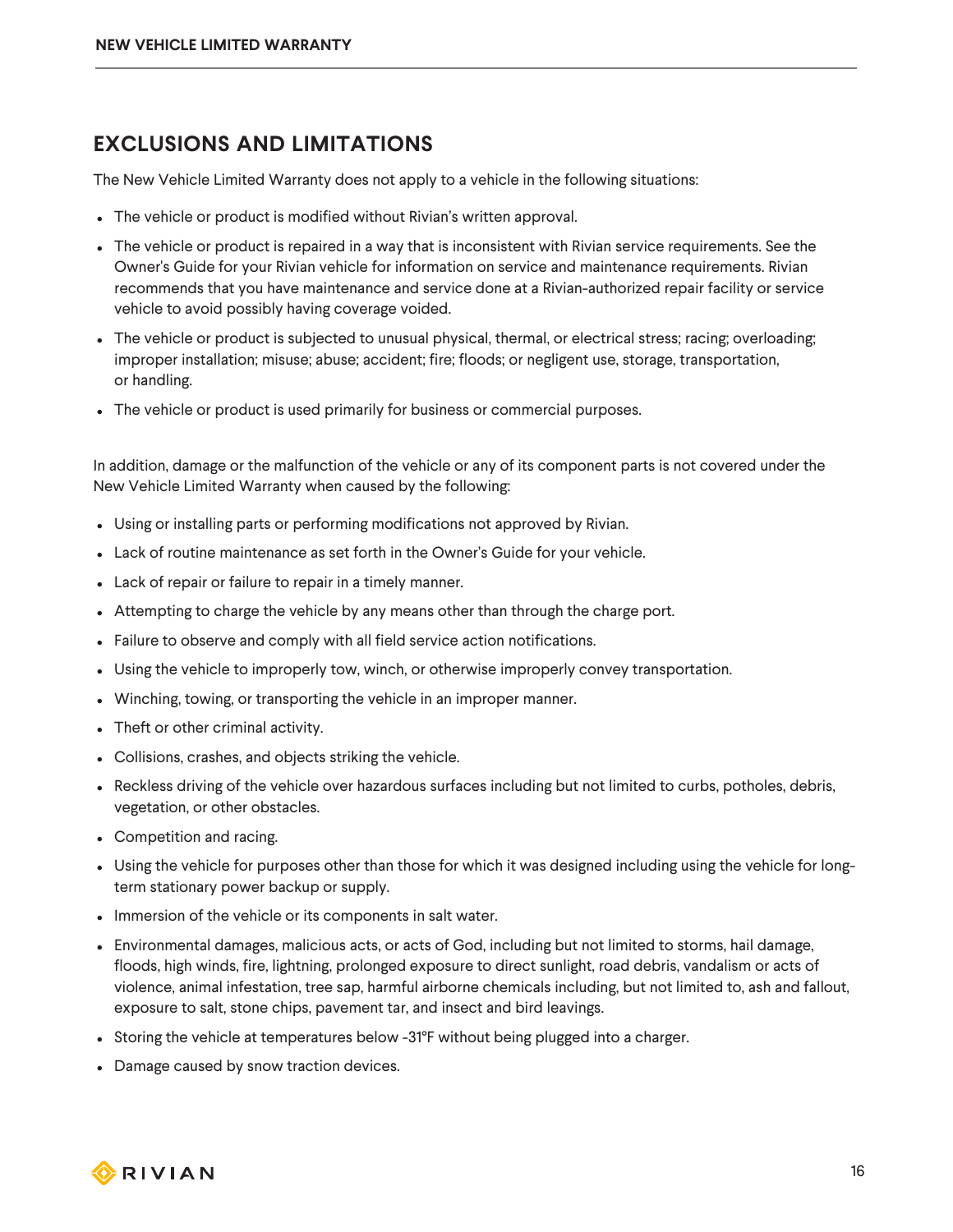In addition, this New Vehicle Limited Warranty does not cover any of the following:

- Glass, including windshield glass, that is cracked, chipped, scratched, or otherwise broken by any means besides a defect in material or workmanship. This applies to Rivian-manufactured or -supplied windshield and glass.
- Normal noise, vibration, and harshness, including but not limited, to brake noise, road noise and vibration, and general creaks, squeaks, and rattles.
- Any accessory or the installation of non-Rivian authorized parts and accessories. This includes damage caused by unauthorized parts and accessories and by their installation, including but not limited, to driveline failures occurring from modifying the stock vehicle with large tires, wheel spacers, aftermarket components that can damage the driveline like tank tracks, large off-set wheels.
- Certain individual items associated with the vehicle, including but not limited to, the tires, external recharging equipment, or related non-vehicle components that have separate warranties subject to their own terms and conditions.
- Regular maintenance services, including but not limited to the following:
	- Standard periodic service and diagnostic checks (for details see the Owner's Guide for your vehicle or service documents).
	- Wheel alignment, balancing, and tire rotation.
	- Exterior and interior care (such as washing, cleaning, and waxing). If equipped, wood trim has inherent variations in color and texture, dependent upon being properly cleaned and maintained. Wood trim may lighten or darken due to age or exposure to sunlight; this is not a defect in materials or workmanship.
	- Wearable maintenance items considered to be consumable (such as wiper blades, brake components including pads and rotors, key fob batteries, and filters).
- <sup>l</sup> Towing costs, charges, or other fees associated with non-warranty repairs and service (such as failure to adequately charge the vehicle resulting in loss of motive power during use).

#### **ADDITIONAL EXCLUSIONS AND LIMITATIONS FOR CORROSION**

The Corrosion (Perforation Only) Limited Warranty does not cover the following:

- Surface rust on the underbody or any other part of the vehicle except body panels.
- Rusting of body panels that were repaired, replaced, or refinished after sale of the new vehicle, unless those panels were repaired or replaced under this warranty.
- Body panel rust caused by abuse, misuse, or lack of maintenance.
- Rusting where the paint has been damaged by road hazards, such as stones and debris.
- Rust caused by immersion of the body panel in water, mud, or sand, or from exposure to corrosive gas or industrial fallout.
- Paint matching. Rivian will decide how much of the repaired or replaced panel (and any adjoining body panels) needs to be repainted to match the original finish. Rivian will not, under any circumstance, authorize painting the entire vehicle purely for the purpose of paint matching.

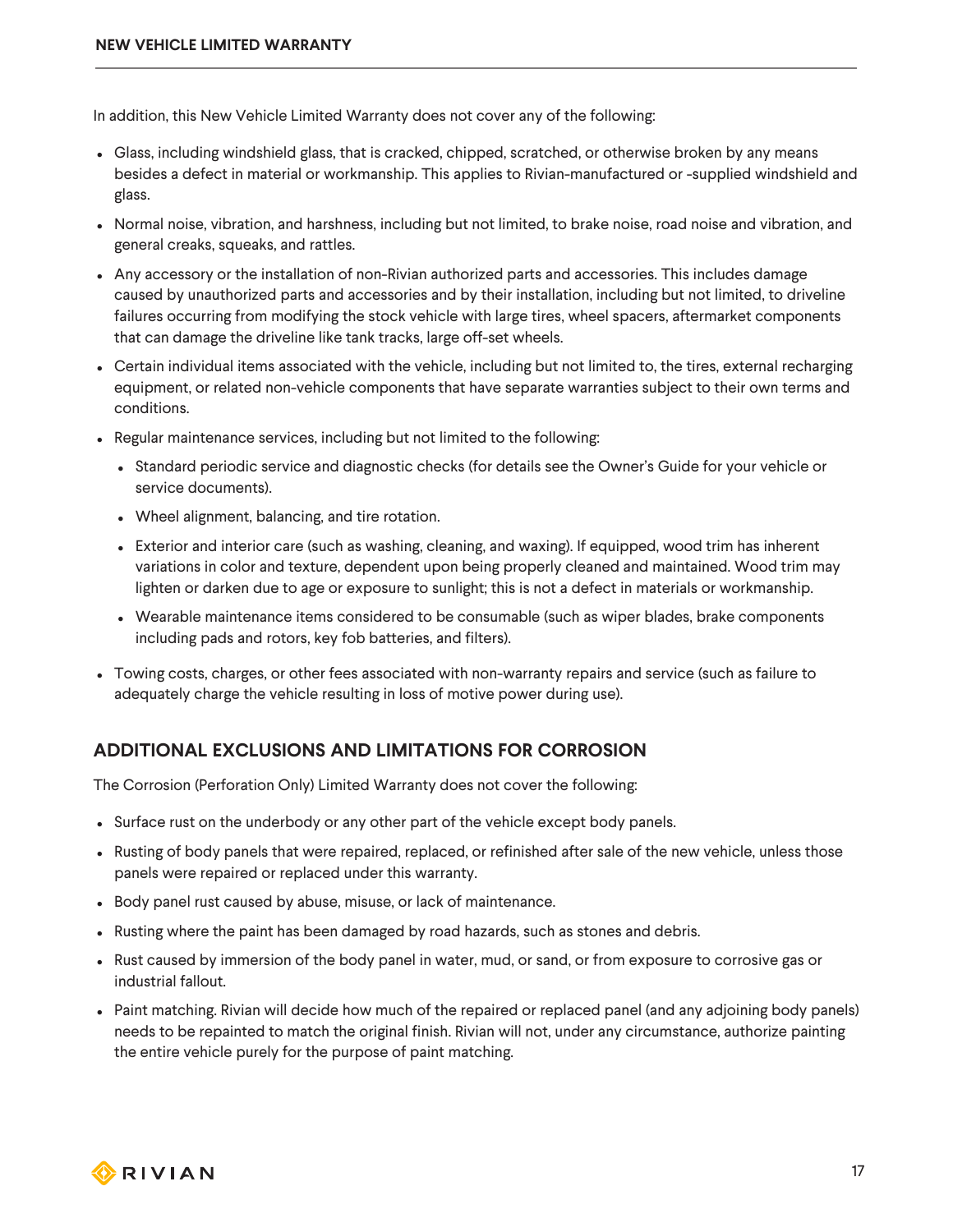- Vehicle's matte finish appearance (if equipped). Maintaining the matte finish is solely the responsibility of the vehicle owner as described in the Owner's Guide for your vehicle.
- Repairs due to damage caused by application of aftermarket rustproofing products.

#### <span id="page-17-0"></span>**VOIDED WARRANTY**

Complying with the Owner's Guide, this Warranty Guide, and any future field service action notifications for your vehicle is important to maintain warranty coverage. This New Vehicle Limited Warranty may be voided if the instructions in those documents, or possible future field service actions, are not followed. These instructions include, but are not limited to, compliance with field service action notifications, vehicle proper use, vehicle repair and maintenance requirements, and software updates.

As with proper operation and maintenance of your vehicle, Rivian is not responsible for you receiving and maintaining your vehicle's maintenance and service records. Detailed records must include the service center location or mobile service identification number, service dates, description of services, and the full 17-digit vehicle identification number (VIN). Transferring any maintenance or service records should the vehicle be resold is not Rivian's responsibility.

The following events may also void the New Vehicle Limited Warranty:

- Abuse or neglect that interferes with the proper functioning of the vehicle.
- VIN defacing or alterations.
- Odometer modifications or disconnections.
- Vehicles that have been determined to be dismantled, fire damaged, flooded, salvaged, or a total loss.
- Damage to your vehicle due to towing that was not pre-authorized by Rivian Customer Service or Roadside Assistance.

Rivian also reserves the right to use telemetry data obtained directly or remotely, or any other vehicle-related data gathered by any means, to verify any vehicle or vehicle system fault, troubleshoot any concern, conduct research and analysis for vehicle improvement, evaluate vehicle functionality and performance, analyze vehicle incidents, and approve or deny warranty claims.

If your vehicle leaves the United States, for warranty purposes:

- Except where specifically required by law, there is no warranty coverage for this vehicle if it is sold or registered outside of the United States.
- This policy does not apply to vehicles registered to U.S. government officials or military personnel on assignment outside of the United States.

Although Rivian does not require all service or repairs be made at a Rivian-authorized repair facility or other authorized repair channel, the New Vehicle Limited Warranty may be voided in whole or in part due to improper maintenance, service, or repair. Rivian strongly recommends that you have all maintenance, service, and repairs done at a Rivian-authorized repair facility or service vehicle to avoid possibly having coverage voided. Unauthorized service that contributes to the warranty claim may result in the warranty being voided.

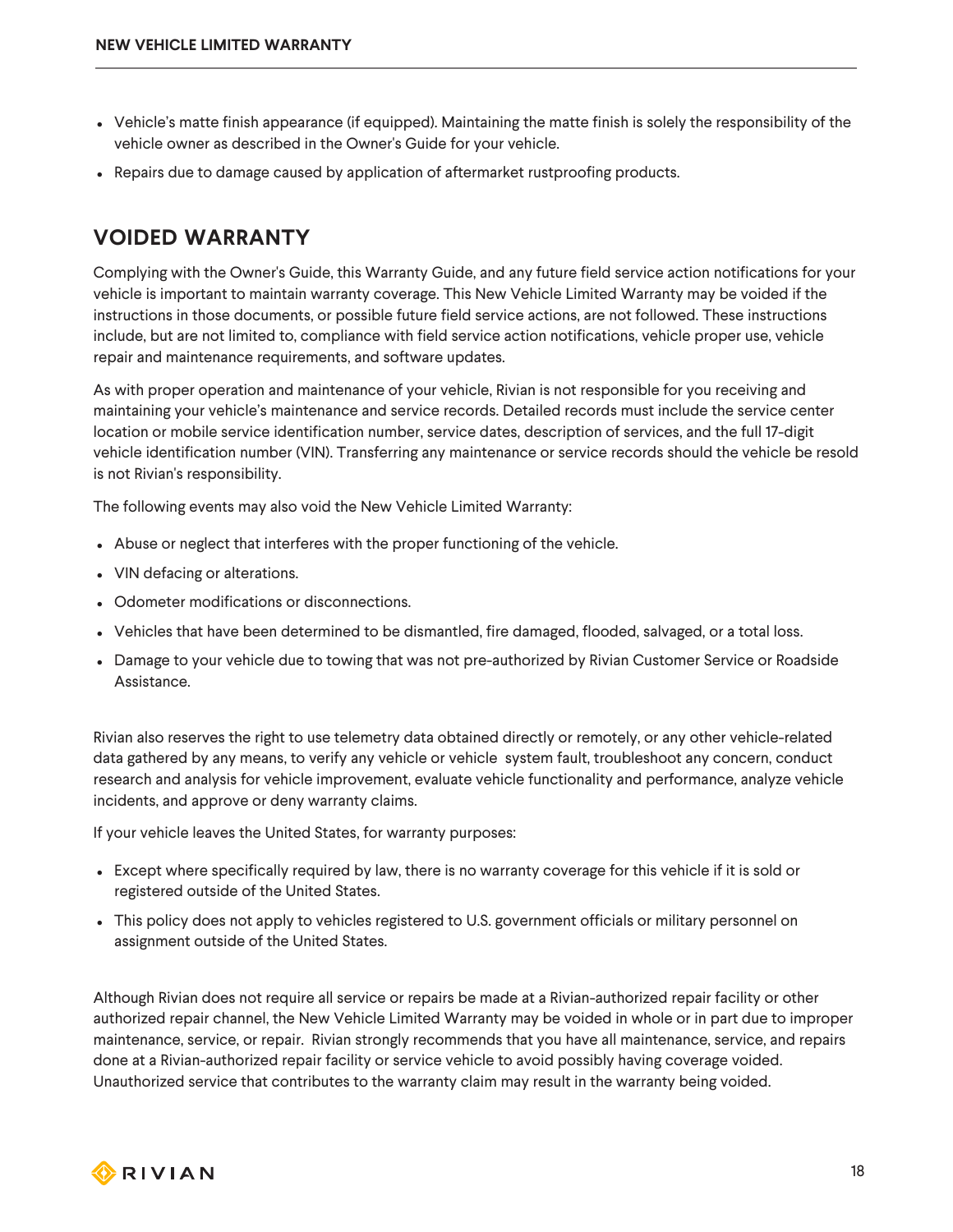#### <span id="page-18-0"></span>**DAMAGES**

Rivian is not responsible for any indirect damages arising out of, or relating to, Rivian vehicles or products, including, but not limited to, transportation to and from a Rivian-authorized repair facility, loss of access to the vehicle, and any damages resulting from loss of vehicle access.

Rivian shall not be liable for any direct damages in an amount that exceeds the purchase price paid for the vehicle or product. The above limitations and exclusions shall apply whether your claim is in contract, tort (including negligence and gross negligence), breach of warranty or condition, misrepresentation (whether negligent or otherwise) or otherwise at law or in equity, even if Rivian is advised of the possibility of such damages or such damages are reasonably foreseeable. Rivian is not responsible for any fees or costs incurred in connection with litigating any such claim.

Some jurisdictions do not allow the exclusion or limitation of indirect, direct, incidental, special, or consequential damages, so the above limitations or exclusions may not apply to you.

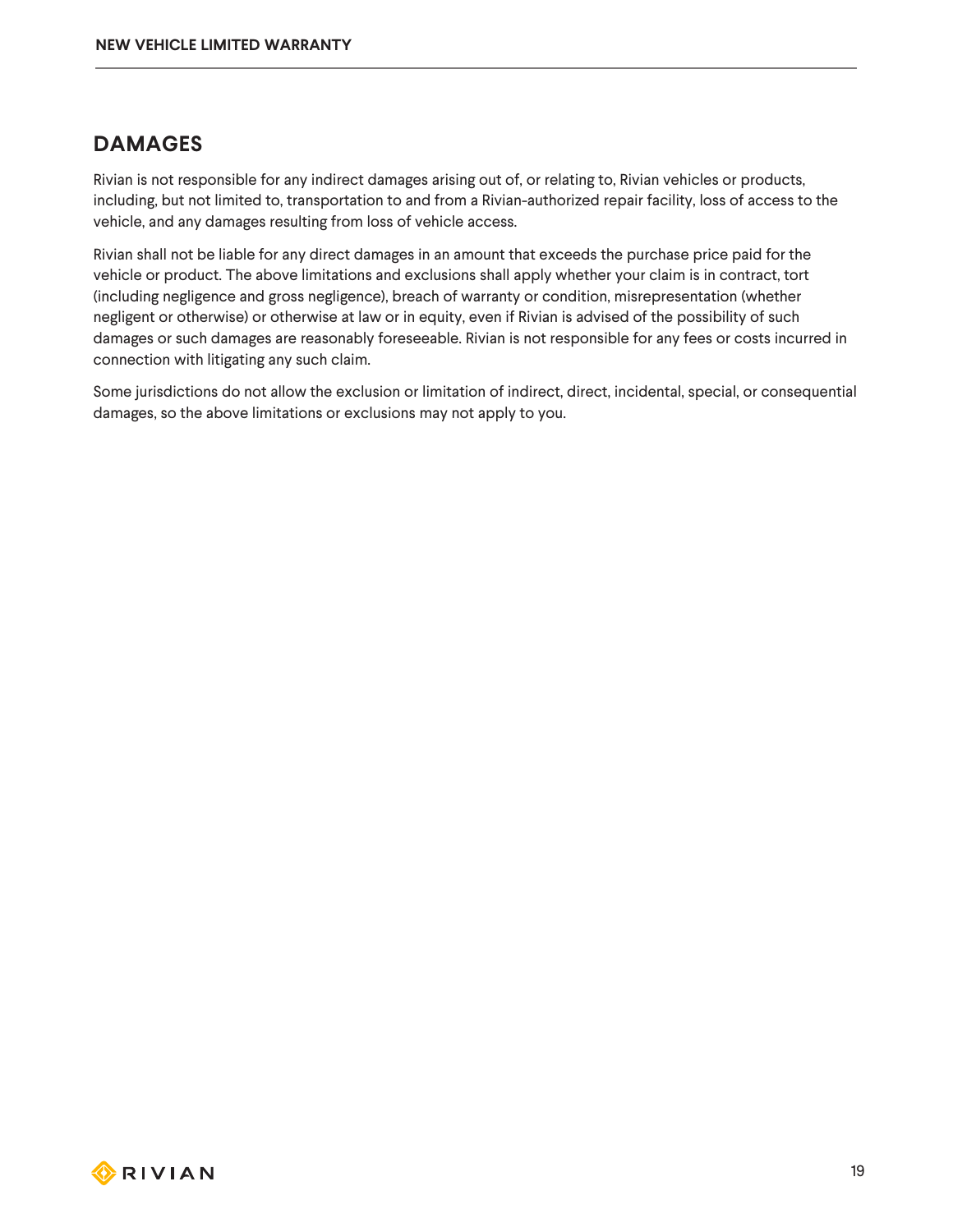# <span id="page-19-0"></span>Other Limited Warranties

In addition to the New Vehicle Limited Warranty, the following limited warranties are also available.

#### <span id="page-19-1"></span>**TIRE LIMITED WARRANTY**

The tires that come as original equipment on your new Rivian are warranted by their manufacturer, including the spare tire, if included. Limited warranty details for a particular tire manufacturer are detailed in the applicable tire manufacturer's limited warranty statement found on their website.

To obtain warranty service for your original equipment Rivian tires, you may contact Rivian Customer Service for assistance or take the tire to an authorized dealer of the tire manufacturer.

#### **ORIGINAL EQUIPMENT TIRE MANUFACTURERS**

Pirelli Tire, LLC Consumer Affairs Group 100 Pirelli Drive Rome, GA 30161 United States English: 1-800-747-3554 French: 1-800-363-0583 [consumer.affairs@pirelli.com](mailto:consumer.affairs@pirelli.com) Dealer Locator: U.S.: [www.us.pirelli.com](http://www.us.pirelli.com/) Canada: [www.ca.pirelli.com](http://www.ca.pirelli.com/) Warranty Brochure: <https://www.pirelli.com/tires/en-us/car/tire-use-guide-warranty/tire-warranty>

#### <span id="page-19-2"></span>**SERVICE PARTS LIMITED WARRANTY**

Rivian warrants the original new and remanufactured service parts it sells against defects that Rivian finds in materials or workmanship for 24 months commencing on the date of sale or installation by an authorized service entity.

Upon discovery of a defect in material or workmanship, the part or the vehicle in which the covered part is installed, shall be brought to any authorized service entity to obtain service under this warranty. The service entity will repair or replace the defective part without charge to the customer upon presentation of the original invoice or repair order verifying the date of sale or installation. The decision to repair or replace the part is made solely by Rivian.

The part replaced under the terms of this warranty shall become the property of Rivian.

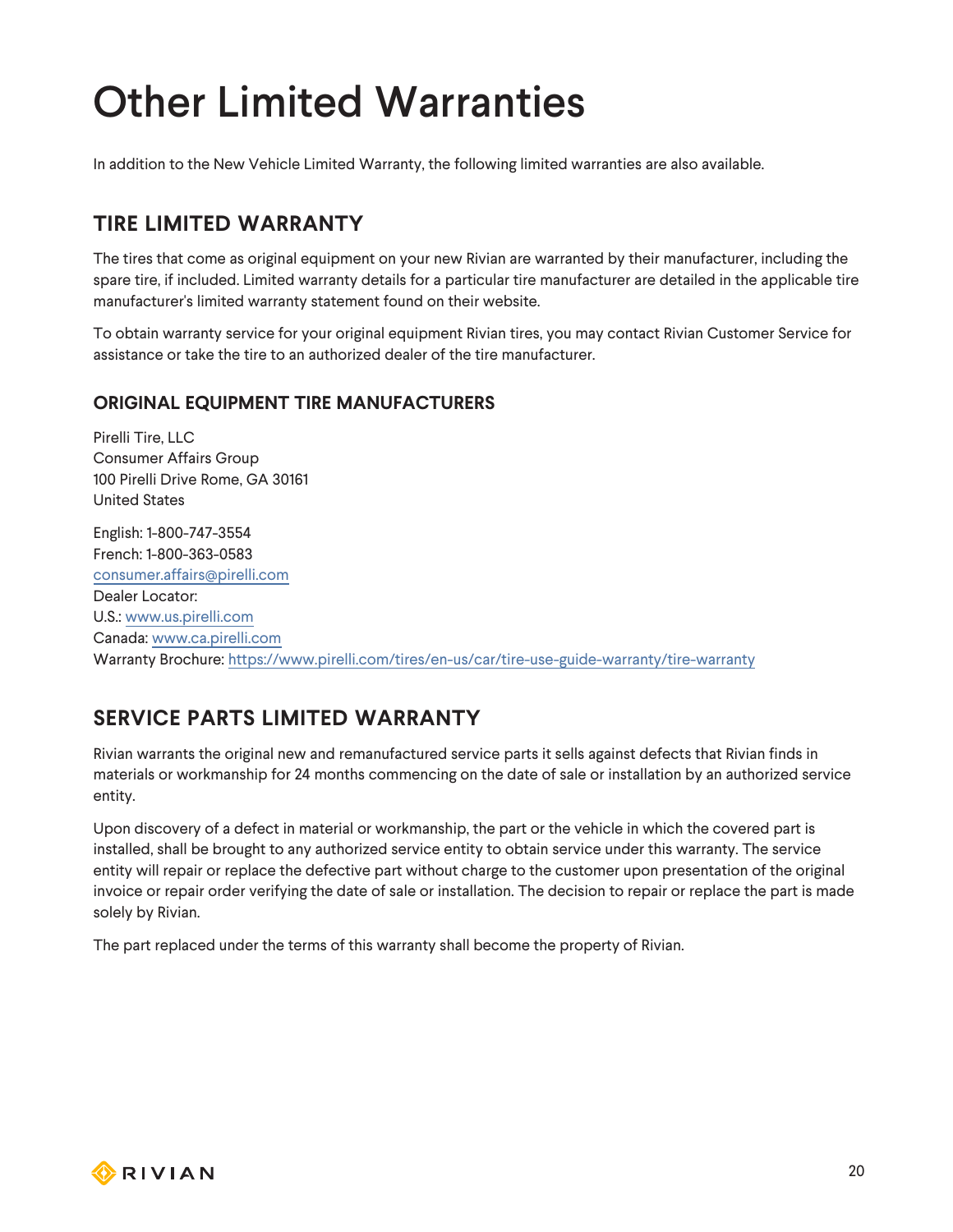#### <span id="page-20-0"></span>**LIMITATIONS FOR SERVICE PARTS SOLD OVER THE COUNTER**

When a part that is sold over the counter is already removed from the vehicle and returned to the authorized service center as defective with the original sales receipt, if Rivian finds a defect in materials or workmanship, Rivian will cover either:

- The cost of repairing the part, or
- The cost of an equivalent new or remanufactured replacement Original Part.

The labor required to remove and reinstall the part, in this situation, is not reimbursable to the customer.

For consumer-installed parts, the warranty start date is the invoice date of the parts sale. The original invoice to prove the parts warranty start date must be provided in the event of a subsequent failure.

Original parts that are replaced under the Service Parts Limited Warranty receive the remainder of the original 24-month coverage, should subsequent failures occur.

#### <span id="page-20-1"></span>**ADVENTURE GEAR LIMITED WARRANTY**

Rivian Adventure Gear purchased with your Rivian vehicle is generally covered by the same warranty duration as the comprehensive warranty (5 years or 60,000 miles, whichever occurs first).

Rivian Adventure Gear purchased separately from your vehicle is covered for a period of 2 years.

For further details, exceptions to warranty periods, and exclusions and limitations, see the Adventure Gear Warranty Guide.

#### <span id="page-20-2"></span>**CHARGING EQUIPMENT LIMITED WARRANTY**

Warranties for charging equipment not included with the vehicle are found in a separate warranty document.